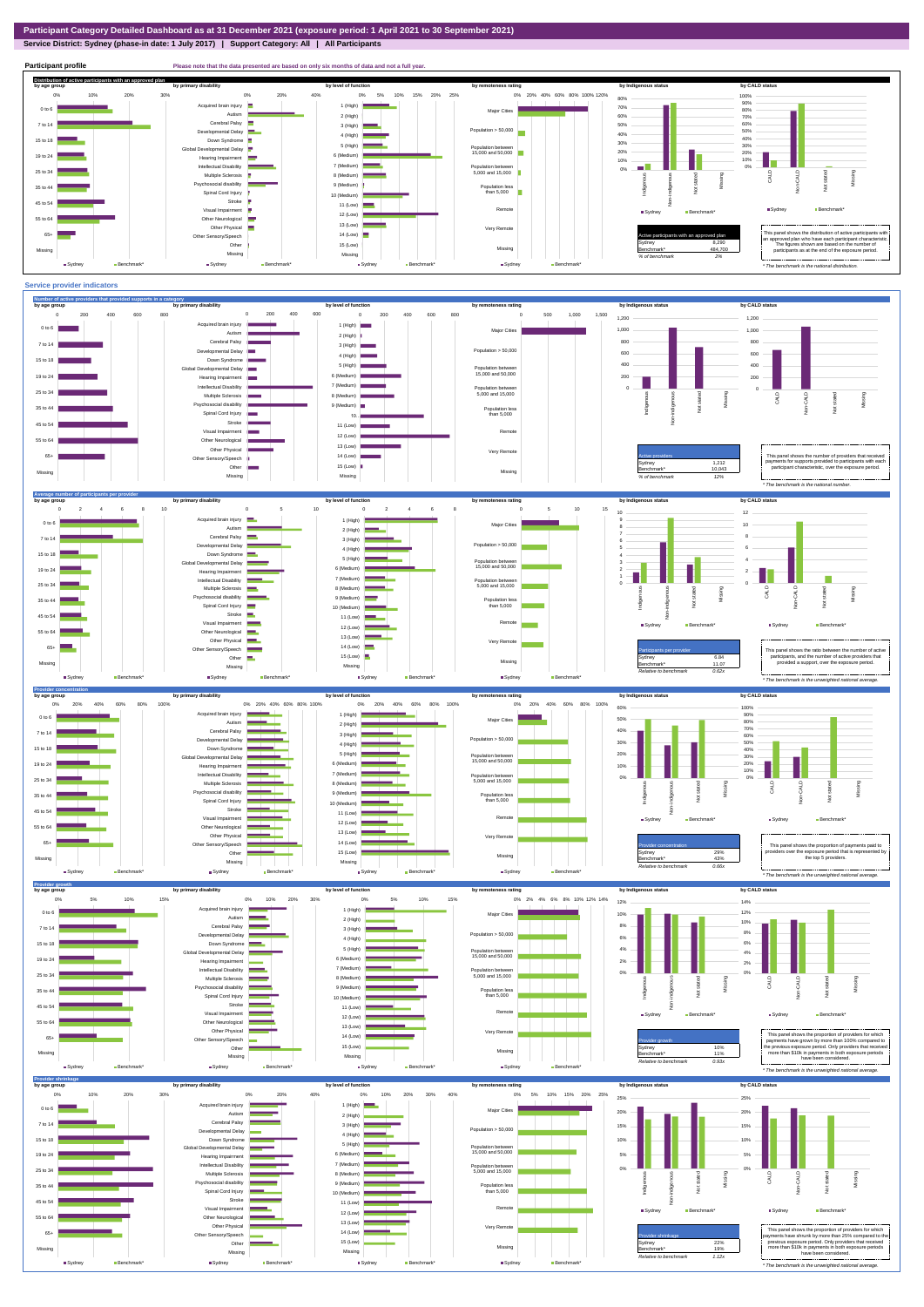## **Service District: Sydney (phase-in date: 1 July 2017) | Support Category: All | All Participants**



|                                | Active participants with          |                                                                                                                       | Participants   | Provider       | Provider                      | Provider       | Total plan    |                                  |                    | Outcomes indicator on | Has the NDIS helped with |
|--------------------------------|-----------------------------------|-----------------------------------------------------------------------------------------------------------------------|----------------|----------------|-------------------------------|----------------|---------------|----------------------------------|--------------------|-----------------------|--------------------------|
| <b>Support category</b>        | approved plans                    | <b>Active providers</b>                                                                                               | per provider   | concentration  | growth                        | shrinkage      | budgets (\$m) | Payments (\$m)                   | <b>Utilisation</b> | choice and control    | choice and control?      |
|                                |                                   |                                                                                                                       |                |                |                               |                |               |                                  |                    |                       |                          |
| Core                           |                                   |                                                                                                                       |                |                |                               |                |               |                                  |                    |                       |                          |
| Consumables                    | 5.351                             | 276                                                                                                                   | 19.4           | 64%            | 11%                           | 7%             | 6.1           | 4.4                              | 72%                | 51%                   | 78%                      |
| <b>Daily Activities</b>        | 4.737                             | 534                                                                                                                   | 8.9            | 46%            | 11%                           | 20%            | 140.3         | 113.3                            | 81%                | 46%                   | 79%                      |
| Community                      | 5.198                             | 387                                                                                                                   | 13.4           | 41%            | 9%                            | 28%            | 68.2          | 40.5                             | 59%                | 44%                   | 78%                      |
| Transport<br>. <b>.</b>        | 4.093<br>-----------              | 11<br>                                                                                                                | 372.1<br><br>. | 100%<br>.      | 0%<br>-----------<br>-------- | 0%<br>-------- | 8.6           | 9.2<br>                          | 107%<br>           | 44%<br>.              | 79%<br>---------         |
| Core total                     | 7.297                             | 757                                                                                                                   | 9.6            | 40%            | 9%                            | 24%            | 223.1         | 167.3                            | 75%                | 48%                   | 77%                      |
|                                |                                   |                                                                                                                       |                |                |                               |                |               |                                  |                    |                       |                          |
| <b>Capacity Building</b>       |                                   |                                                                                                                       |                |                |                               |                |               |                                  |                    |                       |                          |
| Choice and Control             | 3.743                             | 208                                                                                                                   | 18.0           | 67%            | 11%                           | 0%             | 2.7           | 2.7                              | 100%               | 48%                   | 78%                      |
| Daily Activities               | 8,099                             | 594<br>and the state of the state of the state of the state of the state of the state of the state of the state of th | 13.6           | 51%            | 8%                            | 15%            | 47.7          | 32.2<br><b>Contract Contract</b> | 67%                | 48%                   | 77%                      |
| Employment                     | 353                               | 51                                                                                                                    | 6.9            | 74%            | 0%                            | 44%            | 2.1           | 1.1                              | 52%                | 36%                   | 72%                      |
| Relationships                  | 1.128<br><b>Contract</b>          | 98                                                                                                                    | 11.5           | 60%            | 7%                            | 11%            | 4.6           | 2.3                              | 50%                | 20%                   | 76%                      |
| Social and Civic               | 896<br><b>College</b>             | 73                                                                                                                    | 12.3           | 57%            | ∩<br>20%                      | 0%             | 1.6           | 0.6                              | 37%                | 39%                   | 74%                      |
| <b>Support Coordination</b>    | 3.847                             | 378                                                                                                                   | 10.2           | 33%            | 6%                            | 7%             | 8.9           | 69                               | 78%                | 43%                   | 77%                      |
| <b>Capacity Building total</b> | 8.179                             | .<br>849                                                                                                              | -------<br>9.6 | -------<br>39% | .<br>7%                       | 12%            | 69.3          | 46.7                             | -------<br>67%     | -------<br>47%        | -------<br>77%           |
|                                |                                   |                                                                                                                       |                |                |                               |                |               |                                  |                    |                       |                          |
| Capital                        |                                   |                                                                                                                       |                |                |                               |                |               |                                  |                    |                       |                          |
| Assistive Technology           | 1.668<br><b>Contract Contract</b> | 154                                                                                                                   | 10.8           | 67%            | $\bullet$<br>16%              | 26%            | 7.3           | 4.2                              | 58%                | 59%                   | 80%                      |
| <b>Home Modifications</b>      | 460                               | 42                                                                                                                    | 11.0           | 77%            | 8%                            | 8%             | 2.4           |                                  | 60%                | 35%                   | 79%                      |
| <b>Capital total</b>           | 1.851                             | 179                                                                                                                   | 10.3           | 56%            | 18%                           | 18%            | 9.7           | 5.7                              | 59%                | 55%                   | 80%                      |
|                                |                                   |                                                                                                                       |                |                |                               |                |               |                                  |                    |                       |                          |
| Missina                        |                                   |                                                                                                                       | 0.0            | 0%             | 0%                            | 0%             | 0.0           | 0.0                              | 0%                 | 0%                    | 0%                       |
| All support categories         | 8.290                             | 1.212                                                                                                                 | 6.8            | 38%            | 10%                           | 22%            | 302.2         | 219.7                            | 73%                | 48%                   | 77%                      |

Note: Only the major support categories are shown.<br>Note: Capacity Building total individual Wellbeing, Home Living and Lifelong Learning although these support categories are not shown.<br>Note: A utilisation rate may be abov

| <b>Indicator definitions</b>                                                                                                                        |                                                                                                                                                                                                                                                                                                                                                                                                                                                                                                                                                                                                                                                                                                                                                                                                                 |
|-----------------------------------------------------------------------------------------------------------------------------------------------------|-----------------------------------------------------------------------------------------------------------------------------------------------------------------------------------------------------------------------------------------------------------------------------------------------------------------------------------------------------------------------------------------------------------------------------------------------------------------------------------------------------------------------------------------------------------------------------------------------------------------------------------------------------------------------------------------------------------------------------------------------------------------------------------------------------------------|
| Active participants with approved plans                                                                                                             | Number of active participants who have an approved plan and reside in the service district / have supports relating to the support category in their plan.                                                                                                                                                                                                                                                                                                                                                                                                                                                                                                                                                                                                                                                      |
| <b>Active providers</b><br><b>Participants per provider</b><br><b>Provider concentration</b><br><b>Provider growth</b><br><b>Provider shrinkage</b> | Number of providers that received payments for supports provided to participants within the service district / support category, over the exposure period.<br>Ratio between the number of active participants and the number of active providers.<br>Proportion of provider payments over the exposure period that were paid to the top 10 providers.<br>Proportion of providers for which payments have grown by more than 100% compared to the previous exposure period. Only providers that received more than \$10k in payments in both exposure periods have been considered.<br>Proportion of providers for which payments have shrunk by more than 25% compared to the previous exposure period. Only providers that received more than \$10k in payments in both exposure periods have been considered. |
| <b>Total plan budgets</b><br>Payments<br><b>Utilisation</b>                                                                                         | Value of supports committed in participant plans for the exposure period.<br>Value of all payments over the exposure period, including payments to providers, payments to participants, and off-system payments (in-kind and Younger People In Residential Aged Care (YPIRAC)).<br>Ratio between payments and total plan budgets.                                                                                                                                                                                                                                                                                                                                                                                                                                                                               |
| Outcomes indicator on choice and control<br>Has the NDIS helped with choice and control?                                                            | Proportion of participants who reported in their most recent outcomes survey that they choose who supports them.<br>Proportion of participants who reported in their most recent outcomes survey that the NDIS has helped with choice and control.                                                                                                                                                                                                                                                                                                                                                                                                                                                                                                                                                              |
|                                                                                                                                                     | The green dots indicate the top 10 percentile of service districts / support categories when ranked by performance against benchmark for the given metric. In other words, performing relatively well under the given metric.<br>The red dots indicate the bottom 10 percentile of service districts / support categories when ranked by performance against benchmark for the given metric. In other words, performing relatively poorly under the given metri                                                                                                                                                                                                                                                                                                                                                 |
|                                                                                                                                                     | Note: A higher score is considered to be 'good' performance under some metrics. For example, a high utilisation rate is a sign of a functioning market where participants have access to the supports they need.<br>For other metrics, a lower score is considered to be 'good' performance. For example, a low provider concentration is a sign of a competitive market.                                                                                                                                                                                                                                                                                                                                                                                                                                       |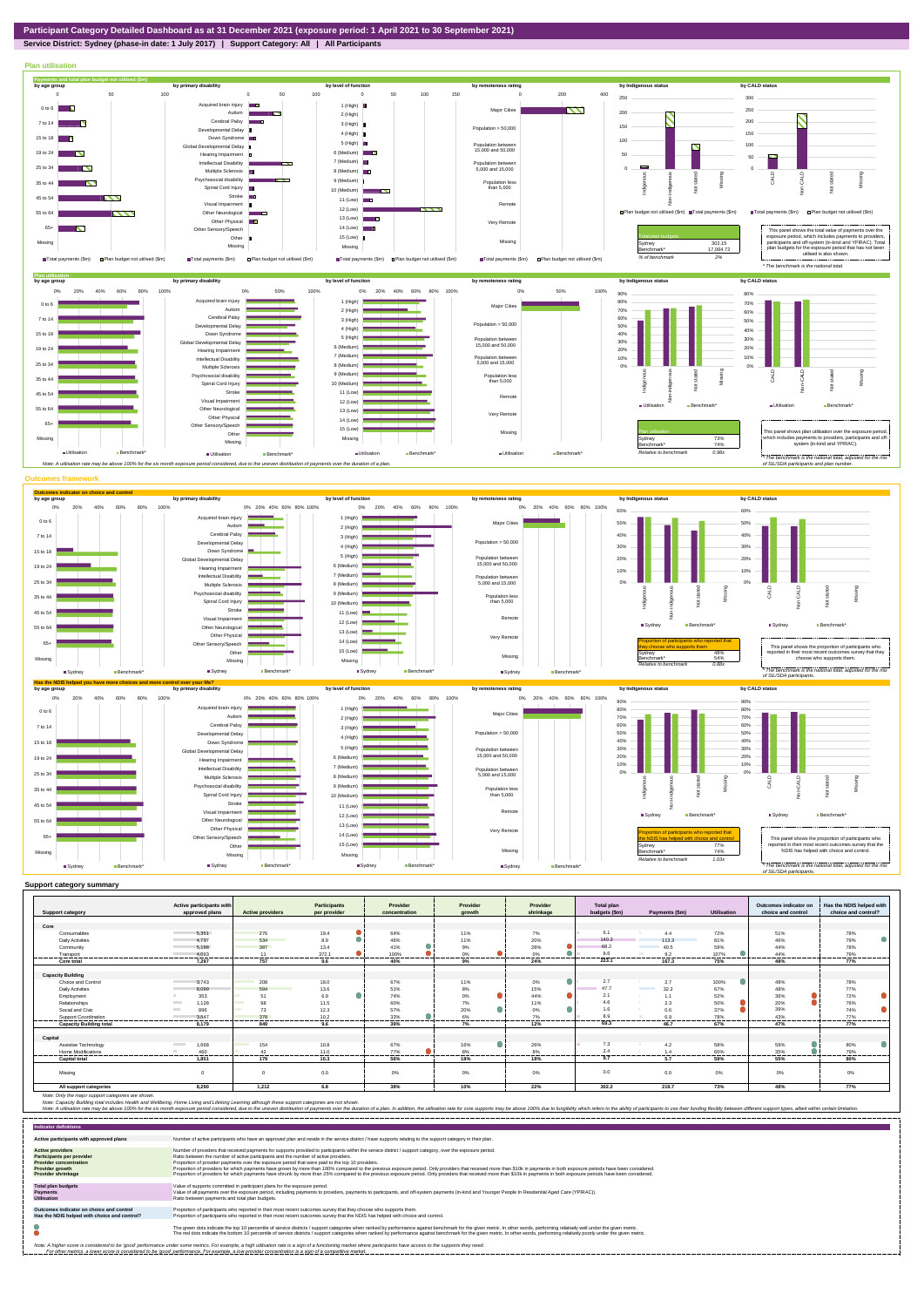**Service District: Sydney (phase-in date: 1 July 2017) | Support Category: All | Participants Receiving SIL/SDA**



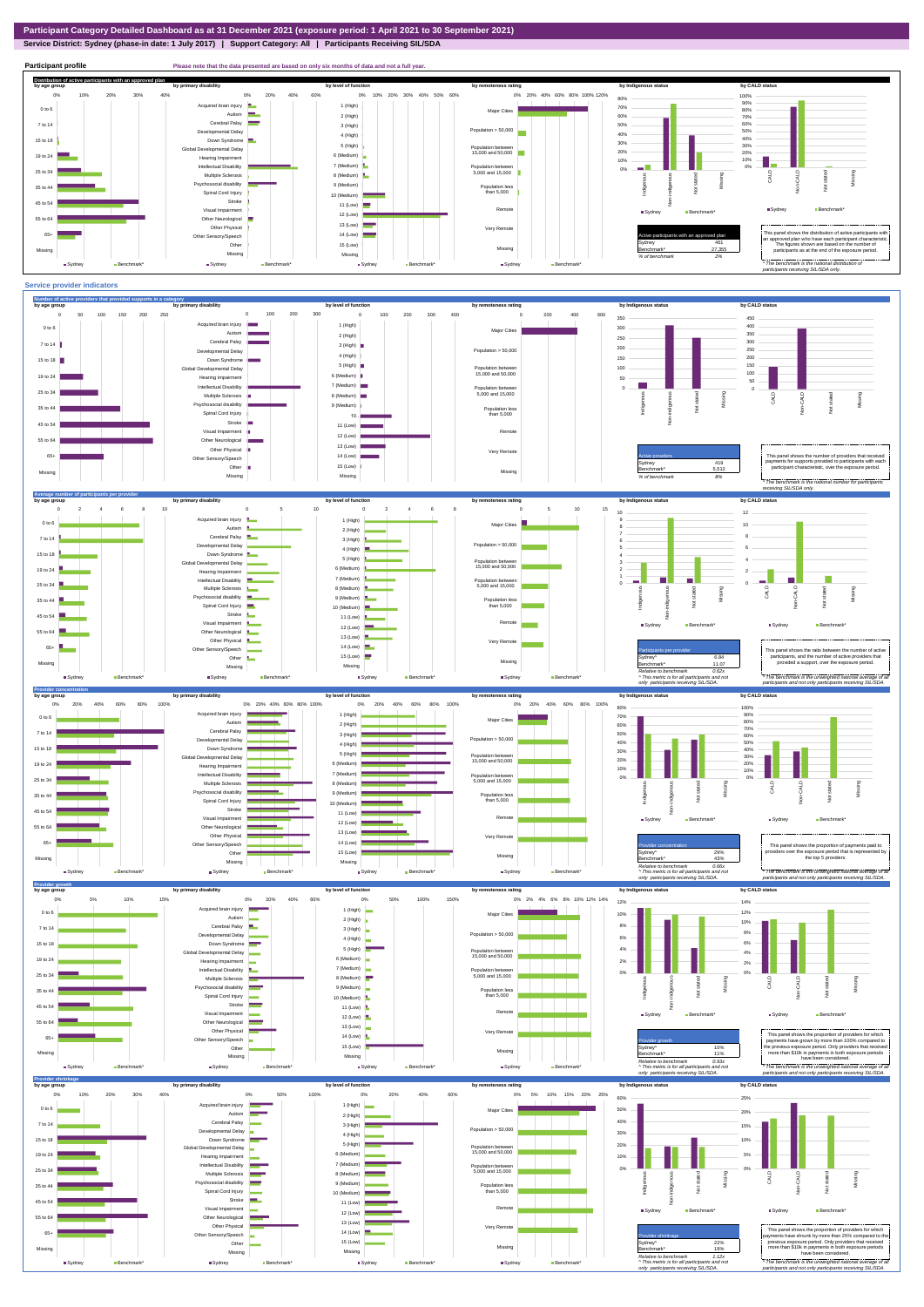

**Service District: Sydney (phase-in date: 1 July 2017) | Support Category: All | Participants Receiving SIL/SDA**



|                                | Active participants with        |                         | <b>Participants</b> | Provider      | Provider              | Provider         | Total plan    |                          |             | Outcomes indicator on | Has the NDIS helped with |
|--------------------------------|---------------------------------|-------------------------|---------------------|---------------|-----------------------|------------------|---------------|--------------------------|-------------|-----------------------|--------------------------|
| <b>Support category</b>        | approved plans                  | <b>Active providers</b> | per provider        | concentration | arowth                | shrinkage        | budgets (\$m) | Payments (\$m)           | Utilisation | choice and control    | choice and control?      |
| Core                           |                                 |                         |                     |               |                       |                  |               |                          |             |                       |                          |
| Consumables                    | 351                             | 80                      | 4.4                 | 85%           | 0%                    | $\bullet$<br>0%  | 0.9           | 0.6                      | 76%         | 12%                   | 78%                      |
| <b>Daily Activities</b>        | 460                             | 144                     | 3.2                 | 57%           | 11%                   | 14%              | 52.7          | 48.2                     | 91%         | 13%                   | 80%                      |
| Community                      | 448                             | 152                     | 2.9                 | 40%           | 7%                    | 33%              | 10.7          | <b>The Co</b><br>6.0     | 56%         | 12%                   | 80%                      |
| Transport                      | 452                             |                         | 0.0                 | 0%            | 0%                    | 0 <sup>9</sup>   | 0.6           | 0.5                      | 91%         | 12%                   | 80%                      |
| Core total                     | <br>461                         | .<br>264                | ----------<br>1.7   | <br>.<br>52%  | -----------<br><br>7% | ---------<br>27% | <br>64.9      | <br>55.4                 | <br>85%     | .<br>13%              | <br>80%                  |
|                                |                                 |                         |                     |               |                       |                  |               |                          |             |                       |                          |
| <b>Capacity Building</b>       |                                 |                         |                     |               |                       |                  |               |                          |             |                       |                          |
| <b>Choice and Control</b>      | 153                             | 43                      | 3.6                 | 73%           | 0%                    | $\bullet$<br>0%  | 0.1           | 0.1                      | 99%         | 15%                   | 73%                      |
| <b>Daily Activities</b>        | 456                             | 163                     | 2.8                 | 77%           | $0\%$                 | 14%              | 3.9           | <b>STEP</b><br>2.8       | 72%         | 13%                   | 80%                      |
| Employment                     | 22                              | 10                      | 2.2                 | 100%          | 0%                    | ▲<br>100%        | 0.1           | 0.1<br><b>SALE</b>       | 53%         | 10%                   | 79%                      |
| Relationships                  | 275                             | 49                      | 5.6                 | 71%           | 0%                    | 17%              | 1.4           | 0.8                      | 56%         | 9%                    | 80%                      |
| Social and Civic               | 13                              |                         | 3.3                 | 100%          | 0%                    | $\bullet$<br>0%  | 0.1           | 0.0                      | 8%          | 25%                   | 75%                      |
| Support Coordination           | 461                             | 108                     | 4.3                 | 45%           | 0%                    | 10%              | 1.3           | 11                       | 83%         | 13%                   | 80%<br>-------           |
| <b>Capacity Building total</b> | ----------<br>461               | <br>262                 | --------<br>1.8     | 55%           | .<br>$0\%$            | .<br>21%         | .<br>7.1      | 4.9                      | 70%         | ------<br>13%         | 80%                      |
| Capital                        |                                 |                         |                     |               |                       |                  |               |                          |             |                       |                          |
| Assistive Technology           | 159<br><b>Contract Contract</b> | 42                      | 3.8                 | 79%           | 20%                   | 40%              | 0.6           | 0.3                      | 47%         | 14%                   | 76%                      |
| Home Modifications             | 262                             | 22                      | 11.9                | 93%           | 0%                    | 9%               | 1.6           | 0.9                      | 56%         | 10%                   | 78%                      |
| <b>Capital total</b>           | .<br>298                        | 61                      | ------<br>4.9       | 74%           | 6%                    | 19%              | 2.3           | <b>STATISTICS</b><br>1.2 | 53%         | 11%                   | ------<br>79%            |
|                                |                                 |                         |                     |               |                       |                  |               |                          |             |                       |                          |
| Missing                        | $\sqrt{2}$                      | $\Omega$                | 0.0                 | 0%            | 0%                    | 0%               | 0.0           | 0.0                      | $0\%$       | 0%                    | 0%                       |
| All support categories         | 461                             | 419                     | 1.1                 | 49%           | 7%                    | 23%              | 74.3          | 61.6                     | 83%         | 13%                   | 80%                      |

Note: Only the major support categories are shown.<br>Note: Capacity Building total individual Wellbeing, Home Living and Lifelong Learning although these support categories are not shown.<br>Note: A utilisation rate may be abov

| <b>Indicator definitions</b>                                                                                                                        |                                                                                                                                                                                                                                                                                                                                                                                                                                                                                                                                                                                                                                                                                                                                                                                                                 |
|-----------------------------------------------------------------------------------------------------------------------------------------------------|-----------------------------------------------------------------------------------------------------------------------------------------------------------------------------------------------------------------------------------------------------------------------------------------------------------------------------------------------------------------------------------------------------------------------------------------------------------------------------------------------------------------------------------------------------------------------------------------------------------------------------------------------------------------------------------------------------------------------------------------------------------------------------------------------------------------|
| Active participants with approved plans                                                                                                             | Number of active participants who have an approved plan and reside in the service district / have supports relating to the support category in their plan.                                                                                                                                                                                                                                                                                                                                                                                                                                                                                                                                                                                                                                                      |
| <b>Active providers</b><br><b>Participants per provider</b><br><b>Provider concentration</b><br><b>Provider growth</b><br><b>Provider shrinkage</b> | Number of providers that received payments for supports provided to participants within the service district / support category, over the exposure period.<br>Ratio between the number of active participants and the number of active providers.<br>Proportion of provider payments over the exposure period that were paid to the top 10 providers.<br>Proportion of providers for which payments have grown by more than 100% compared to the previous exposure period. Only providers that received more than \$10k in payments in both exposure periods have been considered.<br>Proportion of providers for which payments have shrunk by more than 25% compared to the previous exposure period. Only providers that received more than \$10k in payments in both exposure periods have been considered. |
| <b>Total plan budgets</b><br><b>Payments</b><br><b>Utilisation</b>                                                                                  | Value of supports committed in participant plans for the exposure period.<br>Value of all payments over the exposure period, including payments to providers, payments to participants, and off-system payments (in-kind and Younger People In Residential Aged Care (YPIRAC)).<br>Ratio between payments and total plan budgets.                                                                                                                                                                                                                                                                                                                                                                                                                                                                               |
| Outcomes indicator on choice and control<br>Has the NDIS helped with choice and control?                                                            | Proportion of participants who reported in their most recent outcomes survey that they choose who supports them.<br>Proportion of participants who reported in their most recent outcomes survey that the NDIS has helped with choice and control.                                                                                                                                                                                                                                                                                                                                                                                                                                                                                                                                                              |
|                                                                                                                                                     | The green dots indicate the top 10 percentile of service districts / support categories when ranked by performance against benchmark for the given metric. In other words, performing relatively well under the given metric.<br>The red dots indicate the bottom 10 percentile of service districts / support categories when ranked by performance against benchmark for the given metric. In other words, performing relatively poorly under the given metri                                                                                                                                                                                                                                                                                                                                                 |
|                                                                                                                                                     | Note: A higher score is considered to be 'good' performance under some metrics. For example, a high utilisation rate is a sign of a functioning market where participants have access to the supports they need.<br>For other metrics, a lower score is considered to be 'good' performance. For example, a low provider concentration is a sign of a competitive market.                                                                                                                                                                                                                                                                                                                                                                                                                                       |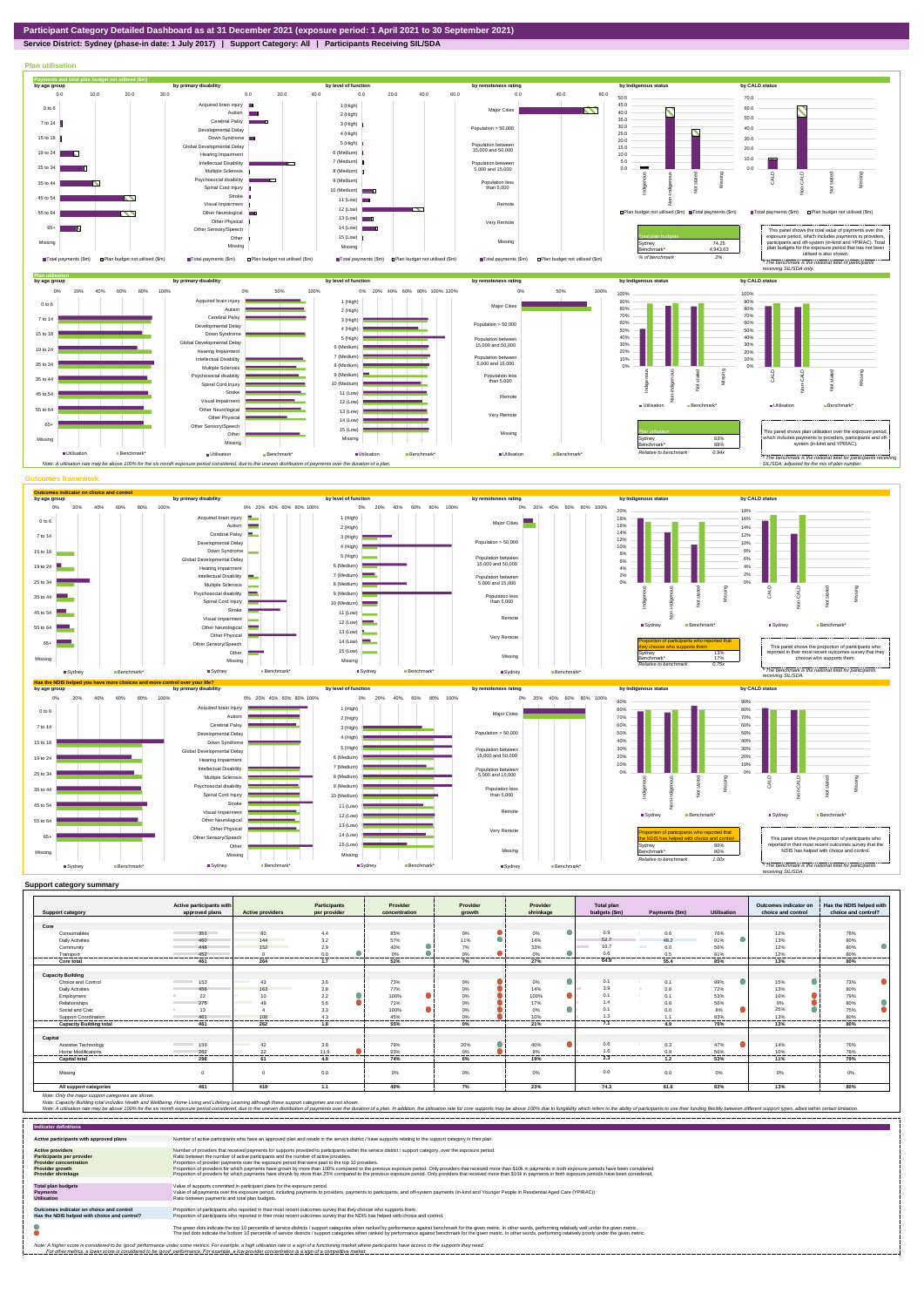**Service District: Sydney (phase-in date: 1 July 2017) | Support Category: All | Participants Not Receiving SIL/SDA**